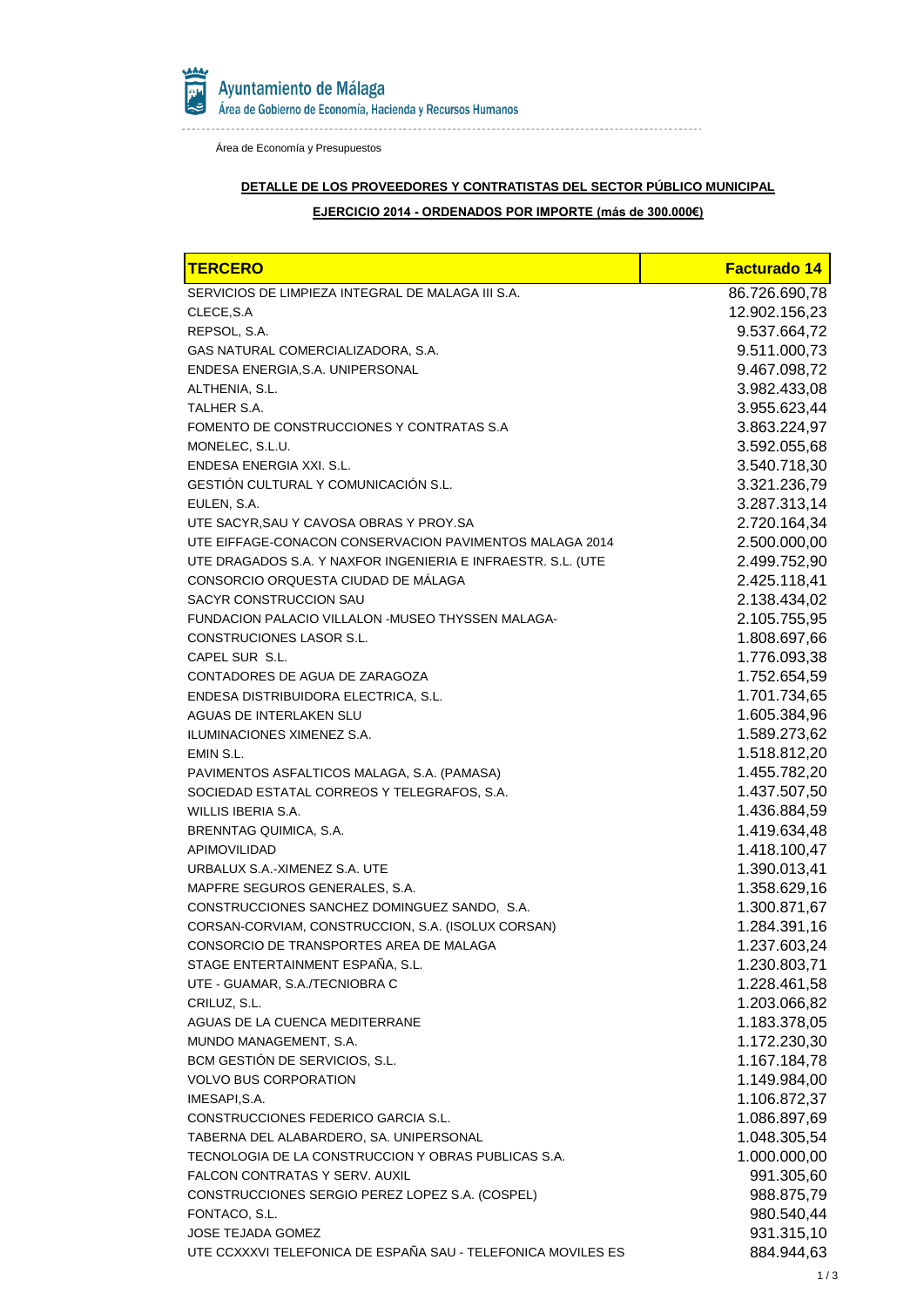

. . . . . . . . .

Área de Economía y Presupuestos

### **DETALLE DE LOS PROVEEDORES Y CONTRATISTAS DEL SECTOR PÚBLICO MUNICIPAL**

# **EJERCICIO 2014 - ORDENADOS POR IMPORTE (más de 300.000€)**

| <b>TERCERO</b>                                                 | <b>Facturado 14</b> |
|----------------------------------------------------------------|---------------------|
| <b>HISPANICA LIMPIEZAS</b>                                     | 849.038,91          |
| UTE MONELEC S.L. Y ETRALUX S.A.                                | 848.129,56          |
| ALPIQ ENERGÍA ESPAÑA, S.A.U.                                   | 846.687,49          |
| CONFORMAS REHABILITACION Y OBRA NUEVA, S.L.                    | 846.520,22          |
| IELCO, S.L.                                                    | 830.164,64          |
| MASFALT, S.A.                                                  | 817.863,19          |
| HEXA SERVICIOS Y OBRAS S.L.U.-DON PEQUEÑIN S.L. UTE            | 809.871,91          |
| CONSTRUCCIONES Y OBRAS VEROSA, S.L.                            | 765.499,79          |
| CENTRO EST. MATERIALES Y CONTROL OBRA SA                       | 757.468,56          |
| JENBACHER, S.L.                                                | 757.375,54          |
| INICIA SIGLO XXI, S.L.                                         | 717.097,41          |
| INTEGRATED CALL CENTRE SERVICE                                 | 715.794,49          |
| PEPE NUÑEZ, S.L.                                               | 703.103,07          |
| SECURITAS SEGURIDAD ESPAÑA, S.A                                | 691.661,05          |
| RIVERVIAL GRUPO CONSTRUCTOR.S.L.                               | 688.363,43          |
| INTERNATIONAL BUSINESS MACHINES, S.                            | 667.170,68          |
| TECNIOBRA, CONSERV. E INF., S.                                 | 665.295,19          |
| PROYECTOS TECNICOS Y OBRAS CIVILES, SA (PTOC)                  | 661.725,61          |
| UTE BULEVAR LEY 18/1982 CONSTR. VERA, S.A., DETEA, S.A. Y CONS | 643.254,84          |
| SIEPARK MALAGA, S.L.                                           | 635.401,10          |
| CENTRE NACIONAL DE ARTE Y CULTURA GEORGE POMPIDOU              | 621.000,00          |
| DOW CHEMICAL IBERICA, S.L.                                     | 616.649,88          |
| HERMANOS CAMPANO, S.L.                                         | 596.229,41          |
| FERRONOL, SERVICIO INTEGRAL DE PRECISION S.L.                  | 563.030,03          |
| DUMHER, S.L.                                                   | 553.100,38          |
| <b>FALCON SEGURIDAD</b>                                        | 532.040,49          |
| UTE - TECNIOBRA, CONS.E INF., S                                | 510.277,97          |
| CANTERAS DE ALMARGEN SL Y DELTA INGENIERIA INFRAESTR. Y SERV   | 500.000,00          |
| CFVC-PTOC UTE LEY 18/1982 DE 26 DE MAYO                        | 500.000,00          |
| UTE CONACON-EIFFAGE PLAN MUNICIPAL DISTRITOS 1 2 Y 3           | 500.000,00          |
| TECNICAS DE HIDROLIMPIEZA, SL                                  | 486.464,59          |
| NALCO ESPAÑOLA, S.L.                                           | 486.344,87          |
| <b>MEDIOS ACUATICOS S.L.</b>                                   | 483.382,61          |
| CONSTRUCCIONES OTERO, S.L.                                     | 477.305,89          |
| CONSTRUCCIONES T. ARJONA S.L                                   | 474.532,71          |
| CARITAS DIOCESANA DE MALAGA                                    | 473.404,00          |
| SARDALLA ESPAÑOLA, S.A.                                        | 462.414,27          |
| DIARIO SUR. CORPORACION DE MEDIOS.                             | 460.935,36          |
| INGENIERIA Y OBRA CIVIL VIASA, S.L.U.                          | 457.295,80          |
| RMS GESTION DE SERVICIOS DE MALAGA S.L.                        | 452.365,36          |
| VASCO INFORMÁTICA, S.L.                                        | 451.212,98          |
| CENTRAL LIMPIEZAS DIAMANTE, SL                                 | 446.849,76          |
| MORERA & VALLEJO CORREDURIA SE                                 | 433.282,31          |
| SERUNION S.A.U.                                                | 425.922,51          |
| UTE - NAXFOR ING. E INF., SL/GE                                | 419.283,10          |
| SEGURIDAD INTEGRAL SECOEX S.A.                                 | 413.293,00          |
| OBRATEC INGENIERIA S.L.                                        | 407.840,70          |
| CORPORACION ESPAÑOLA TTE SA PORTILL                            | 406.395,17          |
| <b>CEPSA</b>                                                   | 405.534,67          |
| INGENIERIA E INTEGRACION AVANZADAS, S.A.                       | 391.510,65          |
| COVEI S.L.                                                     | 381.458,59          |